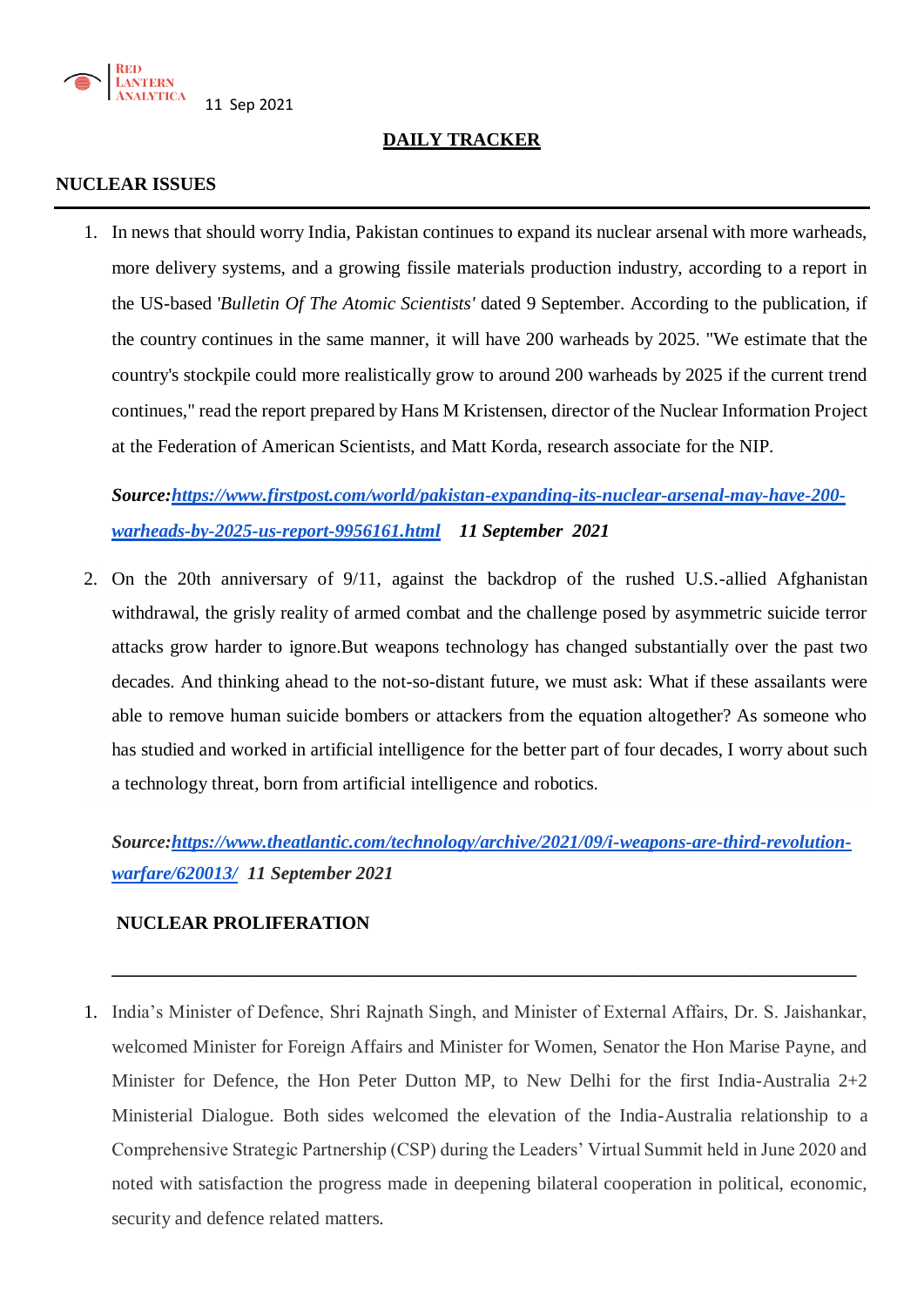

*Source[:https://www.foreignminister.gov.au/minister/marise-payne/media-release/joint-statement](https://www.foreignminister.gov.au/minister/marise-payne/media-release/joint-statement-inaugural-india-australia-22-ministerial-dialogue)[inaugural-india-australia-22-ministerial-dialogue](https://www.foreignminister.gov.au/minister/marise-payne/media-release/joint-statement-inaugural-india-australia-22-ministerial-dialogue) 11 September 2021*

## **MISSILES/BIO WEAPONS**

1. Although the air attacks from Yemen's Houthi rebels continue, the US has removed its most advanced missile defence system and Patriot batteries from Saudi Arabia in recent weeks. The revelation was made by the satellite images analysed by AP. As America's Gulf Arab allies nervously watched the chaotic US troops withdrawal from war-torn Afghanistan, the redeployment of the defences from Prince Sultan Air Base outside Riyadh was carried out. It also included the last-minute evacuations from Kabul airport.

 **\_\_\_\_\_\_\_\_\_\_\_\_\_\_\_\_\_\_\_\_\_\_\_\_\_\_\_\_\_\_\_\_\_\_\_\_\_\_\_\_\_\_\_\_\_\_\_\_\_\_\_\_\_\_\_\_\_\_\_\_\_\_\_\_\_\_\_\_\_\_\_\_\_\_\_\_\_\_\_\_\_**

*Source[:https://www.wionews.com/world/even-as-houthi-attacks-continue-us-removes-missile](https://www.wionews.com/world/even-as-houthi-attacks-continue-us-removes-missile-defences-in-saudi-arabia-412347)[defences-in-saudi-arabia-412347](https://www.wionews.com/world/even-as-houthi-attacks-continue-us-removes-missile-defences-in-saudi-arabia-412347) 11 September 2021* 

2. India's Ballistic Missile Defence (BMD) programme, which aims to provide an air-defence shield from all types of hostile missiles, even the nuclear ones, is complete. The Indian Air Force is deploying all of these assets, which are developed by the country's premier defence research agency DRDO. India's BMD programme was launched after the 1999 Kargil war, keeping in mind Pakistan's expanding missile arsenal. China also played a key role in supporting Pakistan's missile programme. The homegrown BMD was two-tiered - the first layer is the Prithvi Air Defence, which can intercept and destroy missiles at exo-atmospheric altitudes of 50–180 kilometres. Pradyumna Ballistic Missile Interceptor is going to replace the Prithvi air defence, according to a defence official.

*Source[:https://www.theweek.in/news/india/2021/09/11/explained-indias-ballistic-missile-defence](https://www.theweek.in/news/india/2021/09/11/explained-indias-ballistic-missile-defence-programme-developed-by-drdo.html)[programme-developed-by-drdo.html](https://www.theweek.in/news/india/2021/09/11/explained-indias-ballistic-missile-defence-programme-developed-by-drdo.html) 11 September 2021*

3. In a significant boost to India's [air defence c](https://www.business-standard.com/topic/air-defence)apabilities, the [Indian Air Force \(](https://www.business-standard.com/topic/indian-air-force)IAF) was handed over its first Medium Range Surface to Air Missile (MRSAM) system on Thursday, in the presence of Defence Minister Rajnath Singh, at Jaisalmer.

*Source[:https://www.business-standard.com/article/current-affairs/air-defence-boost-indian-air](https://www.business-standard.com/article/current-affairs/air-defence-boost-indian-air-force-gets-first-indo-israeli-missile-121091000050_1.html)[force-gets-first-indo-israeli-missile-121091000050\\_1.html](https://www.business-standard.com/article/current-affairs/air-defence-boost-indian-air-force-gets-first-indo-israeli-missile-121091000050_1.html) 11 September 2021*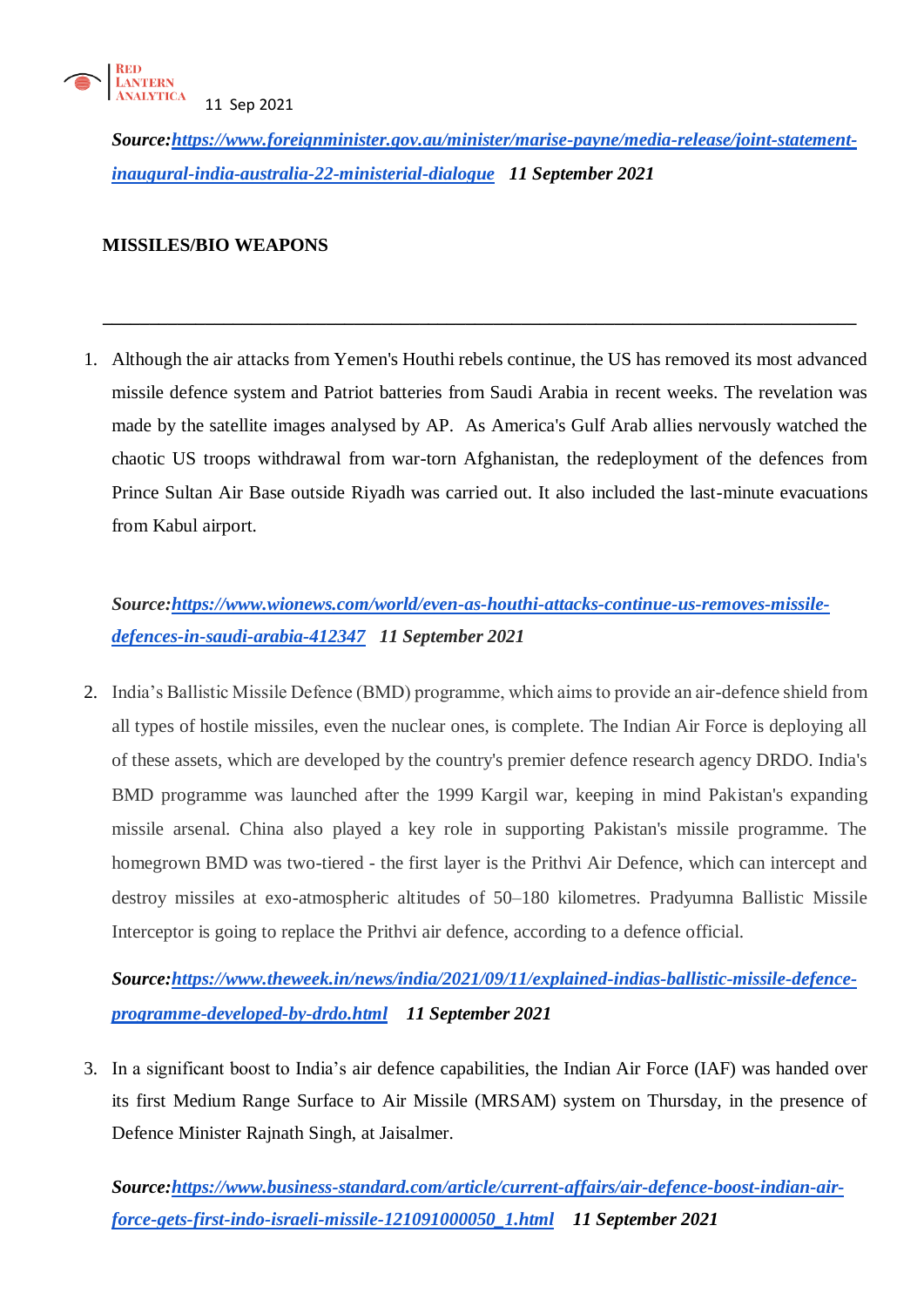

### **UN REFORMS**

1. The Taliban's victory in Afghanistan might embolden other groups in different parts of the world, Secretary-General Antonio Guterres has warned, expressing his worry over global terrorism while asserting that dialogue with the militant group is "absolutely essential" as the UN wants the country to play a "constructive role" in international relations.

**\_\_\_\_\_\_\_\_\_\_\_\_\_\_\_\_\_\_\_\_\_\_\_\_\_\_\_\_\_\_\_\_\_\_\_\_\_\_\_\_\_\_\_\_\_\_\_\_\_\_\_\_\_\_\_\_\_\_\_\_\_\_\_\_\_\_\_\_\_\_\_\_\_\_\_\_\_\_\_\_\_**

*Source[:https://economictimes.indiatimes.com/news/defence/talibans-victory-may-embolden-other](https://economictimes.indiatimes.com/news/defence/talibans-victory-may-embolden-other-groups-across-world-un-chief/articleshow/86111460.cms)[groups-across-world-un-chief/articleshow/86111460.cms](https://economictimes.indiatimes.com/news/defence/talibans-victory-may-embolden-other-groups-across-world-un-chief/articleshow/86111460.cms) 11 September 2021*

2. New UN Special Envoy for Yemen, Hans Grundberg has vowed to revitalise the peace process by engaging with the parties to the conflict and regional and international players. "By now, it should be obvious that the peace process has stalled for too long. The conflict parties have not discussed a comprehensive settlement since 2016. This has left Yemenis stuck in an indefinite state of war, with no clear way forward," he told the Security Council in his first briefing as the top UN envoy for Yemen. It is therefore long overdue for the parties to engage in peaceful dialogue under UN facilitation to discuss the terms of an overarching settlement, in good faith and without preconditions, Xinhua news agency quoted Grundberg as saying.

# *Source[:https://www.thestatesman.com/world/new-un-envoy-vows-revitalise-peace-process-yemen-](https://www.thestatesman.com/world/new-un-envoy-vows-revitalise-peace-process-yemen-1503005951.html)[1503005951.html](https://www.thestatesman.com/world/new-un-envoy-vows-revitalise-peace-process-yemen-1503005951.html) 11 September 2021*

3. The head of the United Nations atomic agency will travel to Tehran this weekend, in a last-ditch move aimed at regaining Iranian cooperation with the agency and averting a crisis in the nuclear talks, Iranian and agency officials said Saturday. The trip is the culmination of intensive negotiations over recent days aimed at securing commitments from Iran. According to three people familiar with discussions, the trip follows an understanding between Iran and the International Atomic Energy Agency that Tehran will grant the agency access to reset equipment monitoring the country's nuclear activities and [resume cooperation with a probe](https://www.wsj.com/articles/iran-blocking-u-n-atomic-agency-access-to-nuclear-related-sites-iaea-says-11631033269?mod=article_inline) into nuclear material found in Iran.

*Source[:https://www.wsj.com/articles/u-n-atomic-agency-chief-headed-to-iran-to-avert-crisis-over](https://www.wsj.com/articles/u-n-atomic-agency-chief-headed-to-iran-to-avert-crisis-over-nuclear-talks-1163136533410)[nuclear-talks-1163136533410](https://www.wsj.com/articles/u-n-atomic-agency-chief-headed-to-iran-to-avert-crisis-over-nuclear-talks-1163136533410) 11 September 2021*